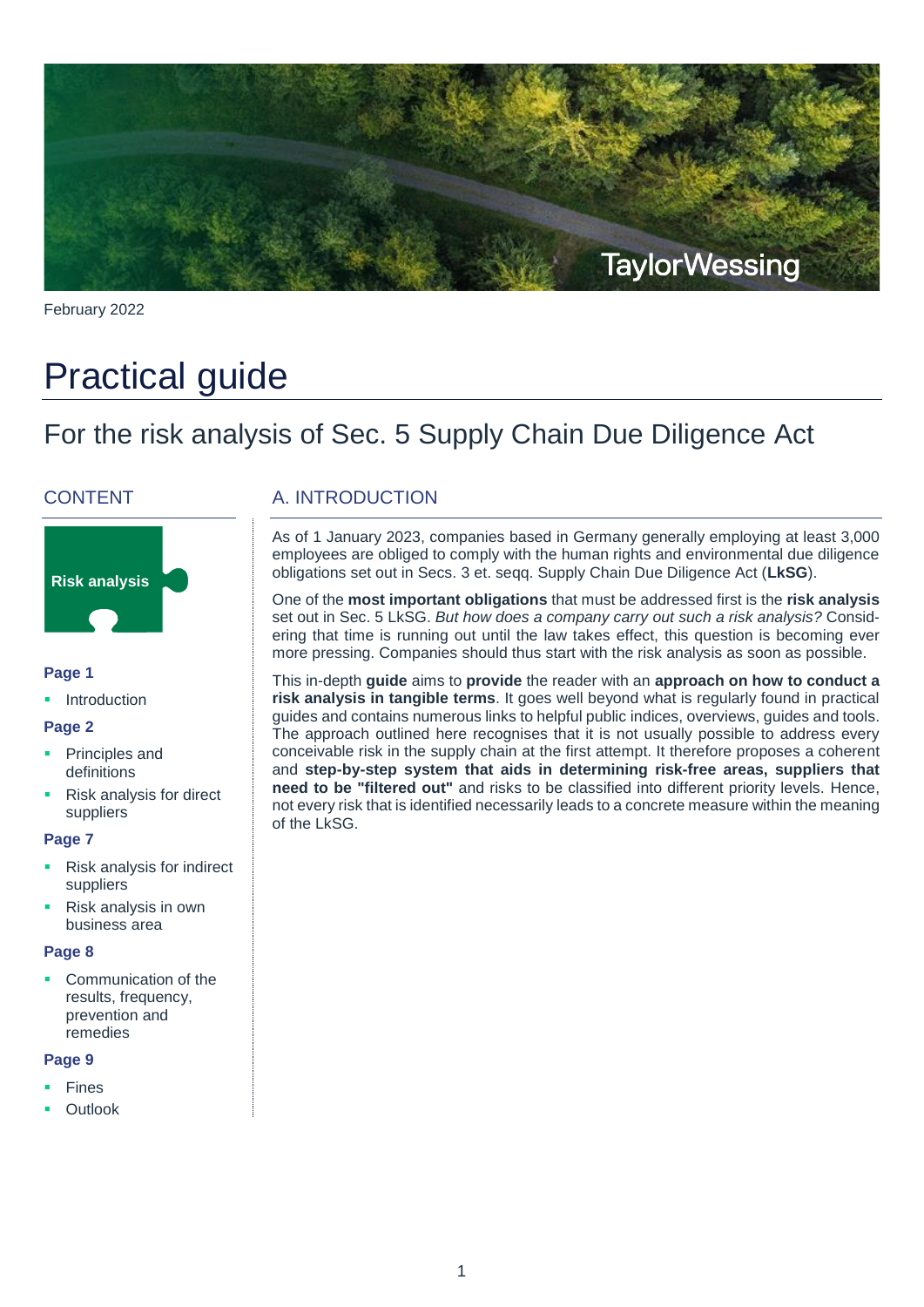#### B. PRINCIPLES AND **DEFINITIONS**

Pursuant to Sec. 5 of the LkSG, companies must conduct an **appropriate risk analysis in order** to **identify** the human rights and environmental **risks in their own business area**, in the business area of their **direct suppliers**  and - in the case of substantial knowledge of possible violations - also in the business area of indirect suppliers (cf. Sec. 9 III LkSG). The identified **risks are to be evaluated and prioritised**. This process serves as a basis for implementing effective preventive measures (as defined in Sec. 6 LkSG) and remedial measures (as defined in Sec. 7 LkSG).

Central stipulations for the risk analysis are the human rights and environmental risks mentioned in Sec. 2 II and III LkSG.

**Practical tip: Take a look at the explanatory memorandum** to these risks in the LkSG and compile the international conventions mentioned there. If one of the risks mentioned could be deemed as relevant, you already have an initial basis for assessment.

The analysis pursuant to Sec. 5 LkSG to determine such risks must be **"appropriate".** This vague legal term is to be defined in relative terms in order to grant the company the necessary flexible scope for discretion and action:

*the greater a company's ability to exert influence, the more likely and severe the expected violation of the protected legal position, and the greater a company's contribution to causation, the greater the requirements that can be assigned to a company for identifying a risk. The more susceptible a business activity is to human rights and environmental risks by product and production site, the more important it is to monitor the supply chain.*

The principle of appropriateness set out in Sec. 3 II LkSG applies to all obligations regulated by the LkSG.

However, it is also clear that a company is not required to do anything that is legally or in actuality impossible. Moreover, the law only establishes a duty to make an effort and neither a

duty to succeed nor a guarantee. The procedural obligations stipulated oblige the company to implement a specific measure, but not to quarantee success. This means that the authorities will also focus their review on the efforts taken, i.e. in the context of risk analysis, on the company's internal process for identifying, evaluating and prioritising any risks. The process must be coherent and comprehensible. If this is the case, the obligation to make an effort is deemed to be fulfilled - even if an actual risk was not identified in a specific individual case.

**Practical tip:** Document your risk analysis procedure regularly; in this way, you already create a basis for the annual report to be submitted later. You should also inform the people responsible for risk management within the meaning of Sec. 4 II LkSG about your procedure.

#### C. RISK ANALYSIS FOR DIRECT SUPPLIERS

A direct supplier is defined as a party to a contract for the supply of goods or the provision of services whose supplies are necessary for the manufacture of the company's product or for the provision and use of the service in question; cf. Sec. 2 VII LkSG.

#### **I. Step 1: Get an overview**

According to the explanatory memorandum to Sec. 5 I LkSG, companies should, in a first procedural step, gain an overview of their own procurement processes, of the structure and persons at the immediate supplier, and of the important groups of people who may be affected by the company's business activities.

As a rule, many companies already have a good overview of their suppliers due to their SAP systems. Use this internal knowledge first. In addition, a "Core Team Supply Chain Act" makes sense here. If relevant supplier information is missing and cannot be found out through internal and external sources, you should conduct supplier surveys as necessary.

Supplier lists should at least contain the country of origin and the industry or specific commodity group, as this information is important for risk identification (see below). When concluding contracts with new suppliers, this information should ideally be recorded immediately. In case of existing contractual relationships, this information should be researched as necessary.

#### **II Step 2: Risk identification/investigation**

First, all relevant risks must be identified so that they can then be evaluated and prioritised.

#### **Scope**

Initially, the supplier itself should be specifically examined if internal signs already indicate a risk (e.g. the supplier has attracted negative attention in the contractual relationship; or lawsuits / allegations against the supplier are known - in this case, a comparison with [https://www.business-human-](https://www.business-humanrights.org/de/von-uns/lawsuits-database/)

#### [rights.org/de/von-uns/lawsuits-data-](https://www.business-humanrights.org/de/von-uns/lawsuits-database/)

[base/](https://www.business-humanrights.org/de/von-uns/lawsuits-database/) can be useful). If there are strong signals, then there is already a risk within the meaning of the LkSG with regard to this supplier.

Subsequently, when identifying a potential risk, it is advisable to examine the "remaining" supplier list according to two criteria: **country of origin** and **risk area**.

Here, an abstract / generalizing approach is to be taken, e.g. a supplier from Yemen (criterion: country of origin) or the supplied raw material cobalt (criterion: risk group; product) could generally to be assumed to pose a potential risk. If there is a potential risk according to at least one criterion, then there is a relevant risk that must be earmarked and prioritised later.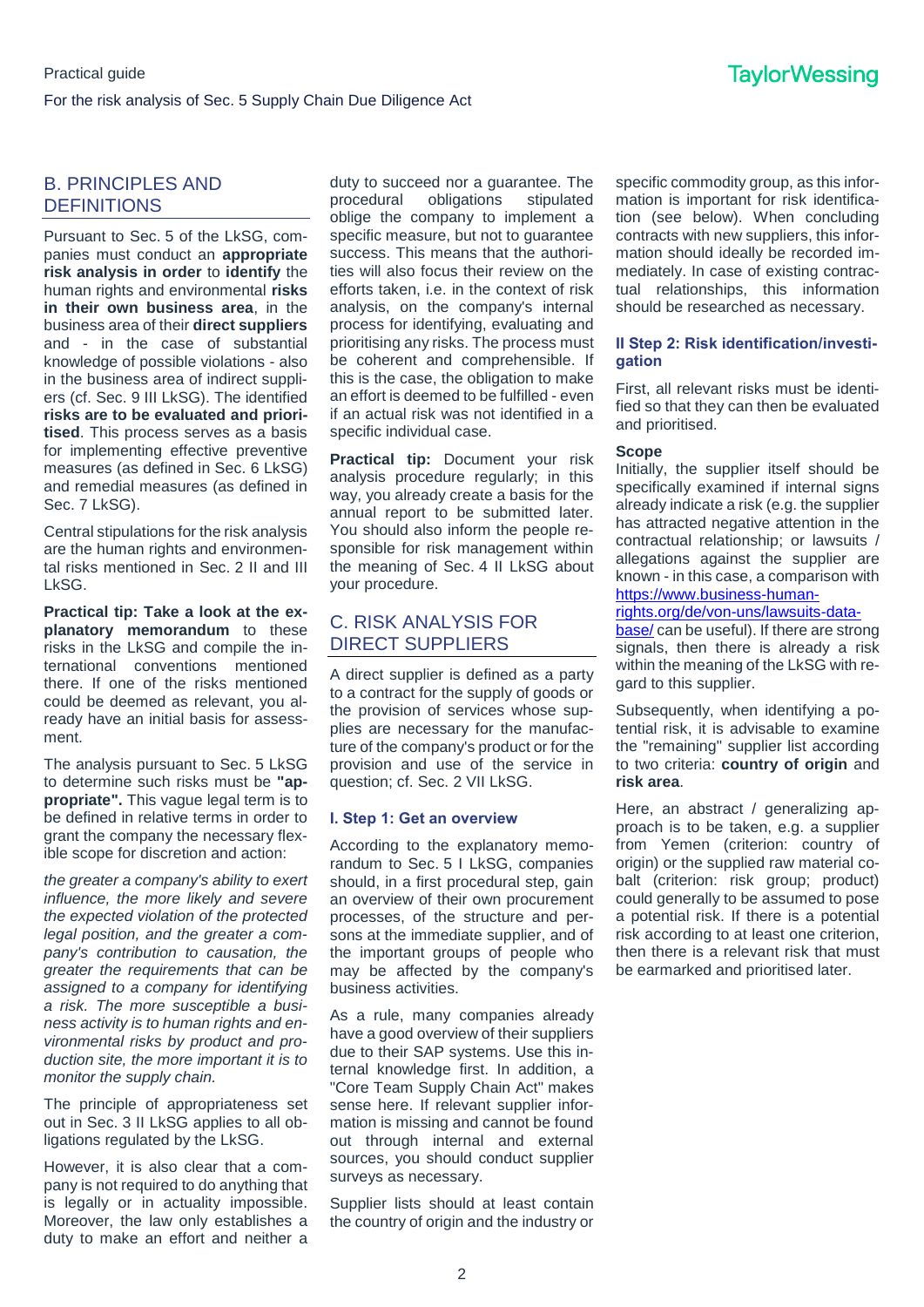



To summarise:



If there is internal knowledge available that, despite signs of an (abstract) risk based on the generalised view (see above), there is, in fact, no risk (due to, for example, inspections or certifications carried out in the past indicating that no human rights violation has occurred or is imminent), then this supplier would again be taken off your risk list and could be "sorted out" (**crosscheck**).

In order not to have to carry out a detailed case-by-case investigation at this point, the investigation within the framework of cross-checks should be limited to internal or at least quickly accessible knowledge.

**Practical tip:** Suppliers who themselves fall under the LkSG could also be classified as non-risk suppliers, at least to the extent that there is confidence that they themselves will have to meet the requirements of the LkSG.

**Attention:** The risks for potentially atrisk groups are decisive, not the risks for the company itself. Therefore, purely sorting out suppliers that are "financially insignificant" for a company is not recommended against the background of the requirements of the LkSG. The classification of suppliers as "non-risk" should be provable by sufficient factual basis, especially against the background of the report to be submitted annually.

decision-making and factual basis for preventive and remedial measures

#### **1. Criterion: Country of origin**

The general investigation with regard to the country of origin can be carried out on the basis of various publicly accessible indices. To find out not only the country of origin but furthermore the country of production of the suppliers seems - at least in the context of an initial classification into risk and nonrisk suppliers - to go beyond the criterion of appropriateness.

#### **Human rights risks**

It is important to note that not every index covers every human rights or environmental risk as defined in Sec. 2 II, III LkSG. For example, one might think that the Global Rights Index of the International Trade Union Confederation has a reference to all risks related to labour (cf. Sec. 2 II No. 1-8 LkSG). In fact, however, it only maps violations of collective labour law, so that only potential risks with regard to Sec. 2 II No. 6 LkSG (disregard of freedom of association) can be determined. Furthermore, the indices regularly only relate to state action, so that risks which have their cause in non-state action are not covered. A non-exhaustive list of indices and their allocation to human rights risks within the meaning of Sec. 2 II LkSG can be found here:

| <b>Index</b>                                                                                                                    | <b>Represented human</b><br>rights risk in the sense<br>of Sec. 2 II LkSG                                                                                                                                        |
|---------------------------------------------------------------------------------------------------------------------------------|------------------------------------------------------------------------------------------------------------------------------------------------------------------------------------------------------------------|
| https://worldjus-<br>ticepro-<br>ject.org/our-<br>work/research-<br>and-data/wip-<br>rule-law-index-<br>2020                    | Sec. 2 II No. 1 LkSG<br>٠.<br>(child labour)<br>No. 2 (child labour)<br>No. 3 (forced labour)<br>No. 5 (occupational<br>health and safety)<br>No. 6 (freedom of associ-<br>ation)<br>No. 7 (discrimination)<br>۰ |
| https://www.am-<br>fori.org/si-<br>tes/default/fi-<br>les/amfori-2020-<br>11-12-Country-<br>Risk-Classifica-<br>tion-2021_0.pdf | No. 10 (land deprivation)<br>No. 6 (freedom of associ-<br>ation)<br>No. 10 (land deprivation)                                                                                                                    |
| https://freedom-<br>house.org/count<br>ries/freedom-<br>world/scores                                                            | No. 6 (freedom of associ-<br>ation)<br>No. 10 (land deprivation)                                                                                                                                                 |
|                                                                                                                                 | No. 6 (freedom of associ-<br>٠<br>ation)<br>No. 11 b) c) (violence by<br>security forces)                                                                                                                        |
| https://www.glo-<br>balslaveryin-<br>dex.org/re-<br>sources/down-<br>loads/                                                     | • No. 4 (slavery)                                                                                                                                                                                                |
| https://epi.yale.e<br>du/down-<br>loads/epi2020re-<br>port20210112.p<br>df                                                      | No 9 (soil, water and air<br>pollution)                                                                                                                                                                          |
| https://www.wsi.<br>de/de/wsi-min-<br>destlohndaten-<br>bank-internatio-<br>nal-15339.htm<br>https://www.livin                  | No. 8 (minimum wage;<br>fair wage)                                                                                                                                                                               |
| g-in-<br>come.com/living<br>-income-bench-<br>marks                                                                             |                                                                                                                                                                                                                  |

Several indices compiled together are therefore necessary to cover all risks within the meaning of the LkSG as a whole. The indices also only roughly match the human rights risks from Sec. 2 II 2 LkSG, without guaranteeing that the respective particulars in the indices always correlate with the human rights risks described in the LkSG entirely.

There are also other indices that cover certain risks. An overview is provided at [https://triponelconsult](https://triponelconsulting.com/2020/09/30/assessing-human-rights-related-country-risk-publicly-available-indices/)[ing.com/2020/09/30/assessing-hu](https://triponelconsulting.com/2020/09/30/assessing-human-rights-related-country-risk-publicly-available-indices/)[man-rights-related-country-risk-pub](https://triponelconsulting.com/2020/09/30/assessing-human-rights-related-country-risk-publicly-available-indices/)[licly-available-indices/.](https://triponelconsulting.com/2020/09/30/assessing-human-rights-related-country-risk-publicly-available-indices/)

These points, on the other hand, provide a good jumping-off point. It should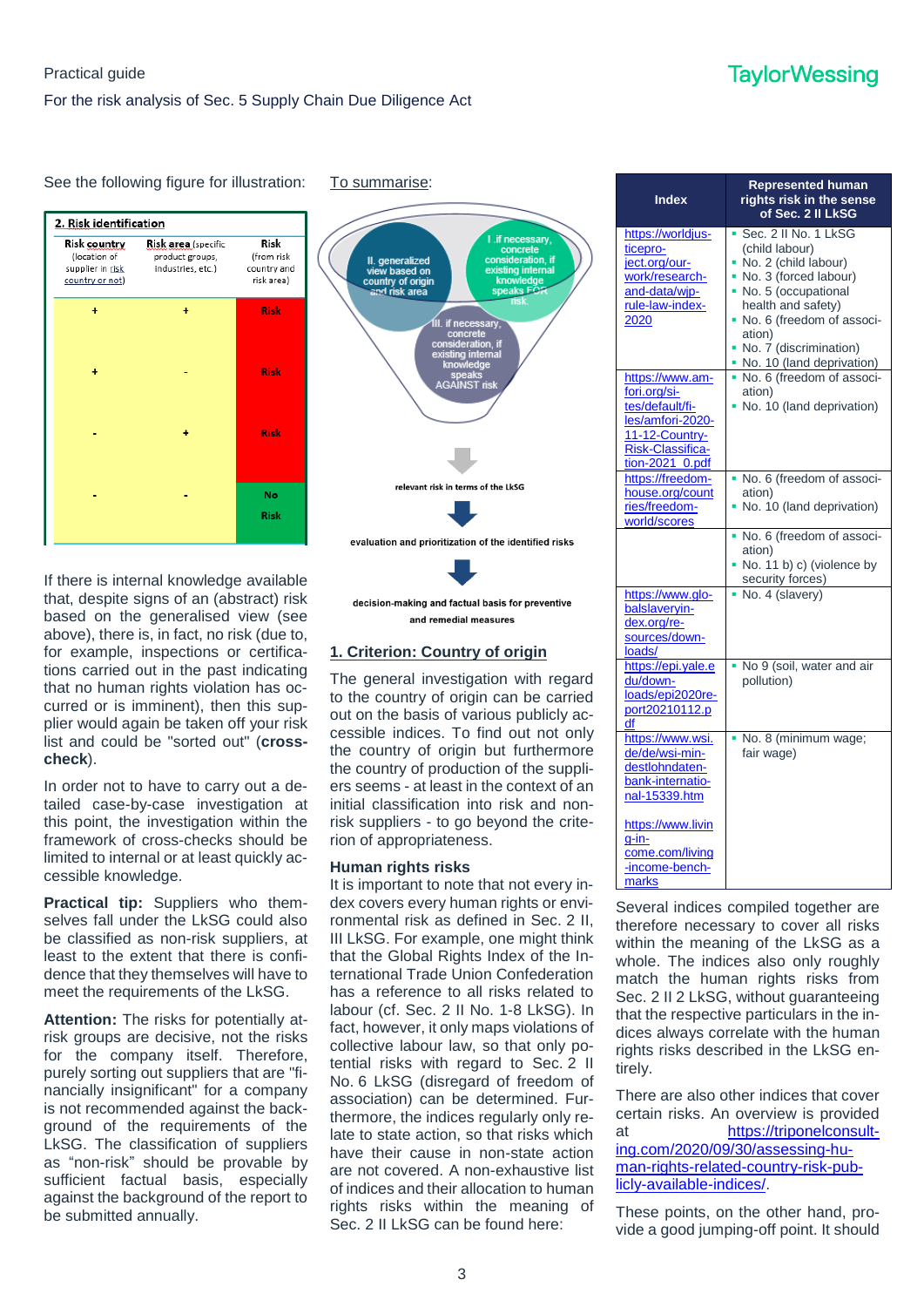also be kept in mind that the LkSG lays down duties to make an effort that are based on practicality.

**Important:** Given the many different criteria on which the indices are based, countries may be classified differently in each index. Should this be the case, you could create a general classification using individual cases. For example, if three indices show a low risk and only one index shows a medium risk, classify the country as a non-risk country overall.

#### **Environmental risks**

Sec. 2 III LkSG lists environment-related risk and refers to the conventions listed in numbers 12, 13 and 14 of the Annex to the LkSG (Minamata Convention on Mercury, POPs Convention on Persistent Organic Pollutants, Basel Convention on Disposal of Hazardous Wastes). The list is exhaustive so that "environment-related obligations" within the meaning of the LkSG refer exclusively to the obligations specified in these conventions.

A non-exhaustive list of indices, explanations and tools and a classification of the environment-related risks within the meaning of Sec. 2 III LkSG can be found below:

| Index / Explanation /<br>Tool                                                                                                                    | <b>Represented envi-</b><br>ronment-related<br>risk in the sense of<br>Sec. 2 III LkSG                                                                         |
|--------------------------------------------------------------------------------------------------------------------------------------------------|----------------------------------------------------------------------------------------------------------------------------------------------------------------|
| https://www.mercu-<br>ryconvention.org/en                                                                                                        | Mercury: Sec. 2 III<br>п<br>No. 1, 2, 3 LkSG<br>Enables search by<br>sector and country                                                                        |
| (Second Global Moni-<br>toring Report)                                                                                                           | Persistent organic<br>п<br>pollutants: Sec. 2<br>III No. 4. 5 LkSG<br>Shows trends in<br>emissions of vari-<br>ous POPs subdi-<br>vided by region              |
| https://www.eea.eu-<br>ropa.eu/data-and-<br>maps/indica-<br>tors/eea32-persistent-<br>organic-pollutant-pop-<br>emissions-1/assess-<br>$ment-10$ | Persistent organic<br>a,<br>pollutants<br>Shows the devel-<br>opment of emis-<br>sions of individual<br>POPs in the EU<br>broken down by<br>country and sector |
| http://www.pops.int/Th<br>eConven-<br>tion/ThePOPs/All-<br>POPs/tabid/2509/Defa<br>ult.aspx                                                      | Persistent organic<br>pollutants<br>List of all POPs<br>covered by the<br><b>POPs Convention</b>                                                               |
| http://www.pops.int/lm<br>plementation/Uninten-<br>tionalPOPs/Toolkit-                                                                           | Persistent organic<br>pollutants<br>Toolkit on "undesir-<br>able by-products";<br>p. 23 et segg. list                                                          |

| forUPOPs/Over-<br>view/tabid/372/Default.<br>aspx                                    | sources of these<br>POPs by sector<br>and product group.                                                                                                                                                  |
|--------------------------------------------------------------------------------------|-----------------------------------------------------------------------------------------------------------------------------------------------------------------------------------------------------------|
| https://senso-<br>neo.com/global-waste-<br>index-2019/                               | Waste: Sec. 2 III<br>No. 6, 7, 8 LkSG<br>Only represents<br><b>OECD</b> countries:<br>probably only the<br>categories "illegal<br>waste disposal"<br>and "other, undis-<br>covered waste" are<br>relevant |
| http://data.un.org/Data<br>.aspx?d=ENV&f=vari-<br>ableID%3A2830                      | Waste<br>Lists the amount of<br>"hazardous waste"<br>from 1990-2016;<br>search by country<br>possible                                                                                                     |
| http://www.ba-<br>sel.int/Implementa-<br>tion/Publica-<br>tions/GuidanceManu-<br>als | • Waste<br>Guidance on com-<br>pliance with the<br><b>Basel Convention</b>                                                                                                                                |

These indices and tools provide only a first point of reference for a potential risk. At the latest, when preparing preventive or remedial measures, gathering further information is required to determine whether a risk really does exists.

#### **2. Criterion: Risk area**

Further criteria for determining risk are the supplier's specific industry and, above all, the product / product group. Supplied products can, in turn, be divided into risk and non-risk products / material groups. Material groups set up in SAP could serve as a source. In individual cases, when determining risk areas, it may also make more sense to focus on individual elements contained in components and not on a product as a whole.

Again, various public sources of information can help to figure out which areas are more likely to be risky and which are not:

| <b>Source</b>                                                                               | Human rights<br>risk in the sense of<br>Sec. 2 II LkSG                                                                                                                                                                                                                                                                                                                                                                         |
|---------------------------------------------------------------------------------------------|--------------------------------------------------------------------------------------------------------------------------------------------------------------------------------------------------------------------------------------------------------------------------------------------------------------------------------------------------------------------------------------------------------------------------------|
| https://www.dol.<br>gov/agen-<br>cies/ilab/re-<br>ports/child-la-<br>bor/list-of-goods      | No. 1-4 (the spread-<br>sheet file offers the<br>possibility to determine<br>risks according to indi-<br>vidual product catego-<br>ries (e.g. "bricks" or<br>"cotton").                                                                                                                                                                                                                                                        |
| https://www.nac<br>hhaltige-agrar-<br>lieferket-<br>ten.org/en/                             | No. 1-10 (provides a<br>risk classification by<br>sector (cf. Table 69<br>and 70; page 239 et.<br>seqq.) and "heat maps"<br>- these map human<br>rights risks at sector<br>level that are associ-<br>ated with sector activi-<br>ties and embedded in<br>governance contexts.<br>In addition, the heat<br>maps locate the risks<br>along various stages of<br>the value chain and as-<br>sign them to human<br>rights issues.) |
| https://www.resp<br>onsiblesourcing-<br>tool.org/visuali-<br>zerisk                         | No. 1-4 (offers search<br>options by industry and<br>raw material / consum-<br>able good)                                                                                                                                                                                                                                                                                                                                      |
| https://www.kom<br>pass-nachhaltig-<br>keit.de/en/pro-<br>duct-search/ap-<br>parel-textiles | No. 1-10 (lists specific<br>٠<br>products for "public<br>procurement" that are<br>typically linked to hu-<br>man rights violations)                                                                                                                                                                                                                                                                                            |
| https://www.mvo<br>risicoche-<br>cker.nl/en                                                 | No. 1-10 (risk check for<br>specific products and<br>countries)                                                                                                                                                                                                                                                                                                                                                                |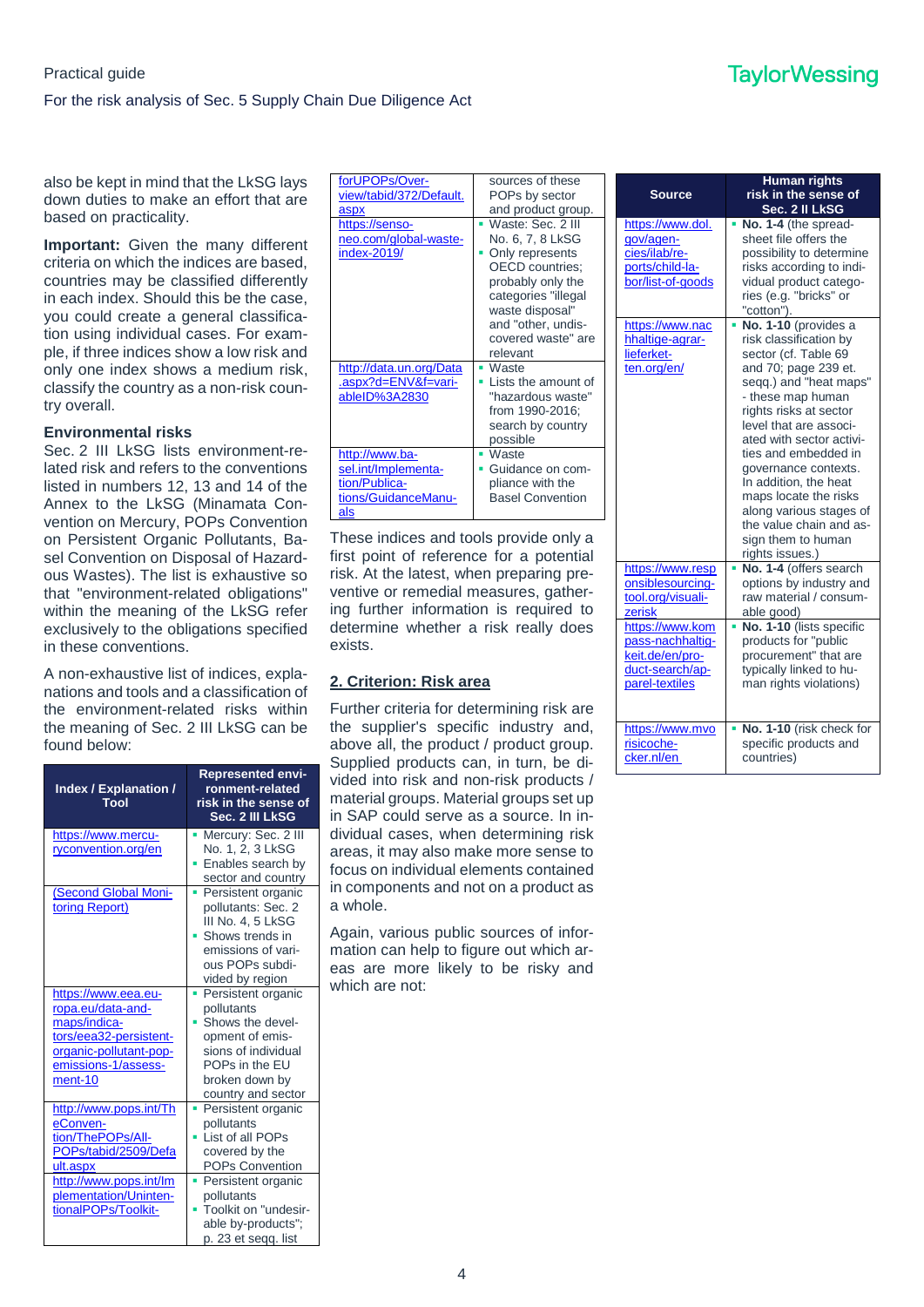It is also possible to involve an external software provider who can assist with the analysis of risks (of immediate suppliers).

**Practical tip:** You should ensure that the method used by the third-party provider allows conclusions to be drawn about the relevant risks under the LkSG. The approach of external providers varies. In particular, there are web crawler software solutions that specialise on primarily filtering out and evaluating information from online texts and social media which, in the event of critical findings, are then sent, as an alert to the customer. Other solutions depend more on self-disclosed information provided by the suppliers themselves. If you need further information on the approach of individual providers, please contact us.

#### **III. Step 3: Risk assessment and risk prioritisation**

According to Sec. 5 II LkSG, the identified risks must now be appropriately weighted and prioritised. The aim is to create a sufficient decision-making and factual basis for any preventive and remedial measures; which risks the company must address and how depends largely on the individual company and risk situation.

The criteria listed in Sec. 3 II No. 1-4 LkSG are decisive for the evaluation and prioritisation (cf. Sec. 5 II 2 LkSG). You can see what is hidden behind these criteria in the table at the top right.

It is often necessary to obtain additional information in order to create the factual basis for the weighting based on the criteria mentioned. First of all, use internally available knowledge, which is easy to obtain. An indication for the criterion of influence is, for example, the ratio of your order volume to the total turnover of the supplier. The more important you are for the supplier from an economic point of view, the greater your ability to "exert pressure".

If necessary, further widening of

| <b>Criterion according to</b><br>Secs. 5 II, 3 II LkSG                                       | <b>Meaning</b>                                                                                                                                                                                                                                                                                             | <b>Circumstances</b>                                                                                                                                                                                                                                                                                                                                                                                                                                                                                         |
|----------------------------------------------------------------------------------------------|------------------------------------------------------------------------------------------------------------------------------------------------------------------------------------------------------------------------------------------------------------------------------------------------------------|--------------------------------------------------------------------------------------------------------------------------------------------------------------------------------------------------------------------------------------------------------------------------------------------------------------------------------------------------------------------------------------------------------------------------------------------------------------------------------------------------------------|
| Nature and scope of<br>the business                                                          | $Type = includes nature of the$<br>product/service, variety of ser-<br>vices provided, and trans-re-<br>gional or international focus.<br>$Scope = refers to the size of$<br>the enterprise, number + func-<br>tion of employees, volume of<br>sales, fixed and working capi-<br>tal, production capacity. | Country-, industry- and product<br>group-specific risks $\rightarrow$ The<br>more susceptible a business<br>activity is to risks in terms of<br>type and scope, the higher the<br>priority that must be set<br>• Note: this criterion is only<br>meaningful in combination with<br>the following other criteria (e.g.<br>the scale of production as well<br>as the number of employees<br>may influence the number of<br>potentially affected persons in<br>the context of the severity of<br>the violation) |
| Ability to influence the<br>immediate polluter                                               | Possibility for the German<br>company to directly or indi-<br>rectly influence the direct<br>cause of the risk or violation                                                                                                                                                                                | Proximity to risk (where and by<br>whom does risk arise directly?)<br>• Ratio of order volume of the<br>company to turnover of the<br>supplier (economic depend-<br>ence?)                                                                                                                                                                                                                                                                                                                                   |
| probability<br>Severity,<br>and irreversibility of<br>the injury $(=$ hazard po-<br>tential) | Severity = degree of affected-<br>ness; number of people af-<br>fected<br>• Irreversibility = possibility of<br>remedying the negative ef-<br>fects?<br>• Probability of occurrence $=$ as-<br>sessment of whether and when<br>risk turns into infringement of<br>legal rights                             | Belonging to high-risk sector<br>- Actual and regulatory frame-<br>work conditions of the place of<br>production<br>• Handling of toxic substances in<br>production<br>• Poor sustainability perfor-<br>mance of (potential) suppliers                                                                                                                                                                                                                                                                       |
| Nature of the contribu-<br>tion to causation                                                 | Distinction as to whether a<br>company has directly caused<br>the risk alone or jointly with an<br>third party, or whether it has in-<br>directly contributed to the risk                                                                                                                                  | • Demands to suppliers that can<br>increase risks<br>• See also indications on the cri-<br>terion "capacity to influence",<br>as both criteria are closely<br>linked                                                                                                                                                                                                                                                                                                                                         |

knowledge is required through more elaborate measures, such as on-site inspections, discussions with workers / trade unions, direct exchange with residents, case studies, further expert knowledge (cf. explanatory memorandum to Sec. 5 II LkSG). For information on which in-depth knowledge may be necessary at which stage of the risk analysis, see the table on the right.  $\rightarrow$ 

On the following page, you will find a scheme for the risk analysis which also contains ideas for weighting and prioritising the identified risks. Using this scheme, it is also possible to arrive at a low priority for identified risks with the effect that it would not be necessary to link a preventative / remedial measure within the meaning of the LkSG to every risk. Of course, such system requires a coherent and comprehensible explanation in a report.

| <b>Stage</b>                                                                                 | Nature and scope of in-<br>formation gathering                                                                                                                                                                                                                                                                                                                            |
|----------------------------------------------------------------------------------------------|---------------------------------------------------------------------------------------------------------------------------------------------------------------------------------------------------------------------------------------------------------------------------------------------------------------------------------------------------------------------------|
| Risk determi-<br>nation - con-<br>crete consid-<br>eration (e.g.<br>individual<br>suppliers) | Existing internal<br>knowledge<br>Private providers, if appli-<br>٠<br>cable                                                                                                                                                                                                                                                                                              |
| Risk determi-<br>nation - gen-<br>eralised view<br>(risk country<br>and area)                | • Existing internal<br>knowledge<br>• (Publicly available) indi-<br>ces<br>• Private providers, if appli-<br>cable                                                                                                                                                                                                                                                        |
| <b>Risk analysis</b><br><b>Evaluation</b><br>and prioriti-<br>sation of<br>risks             | • Easy to obtain internal<br>knowledge<br>· Individual consolidation<br>of knowledge<br>• Indices<br>• Private providers, if appli-<br>cable                                                                                                                                                                                                                              |
| Preparation<br>/implementa-<br>tion of pre-<br>ventive and<br>remedial ac-<br>tions          | Internal knowledge<br>٠<br>If necessary, further<br>٠<br>deepening of knowledge<br>through more elaborate<br>measures, e.g. on-site in-<br>spections, discussions<br>with employees/trade un-<br>ions, direct exchange<br>with stakeholders, sup-<br>plier surveys, case stud-<br>ies, further specialist<br>knowledge (cf. explana-<br>tory memorandum to<br>Sec. 5 II). |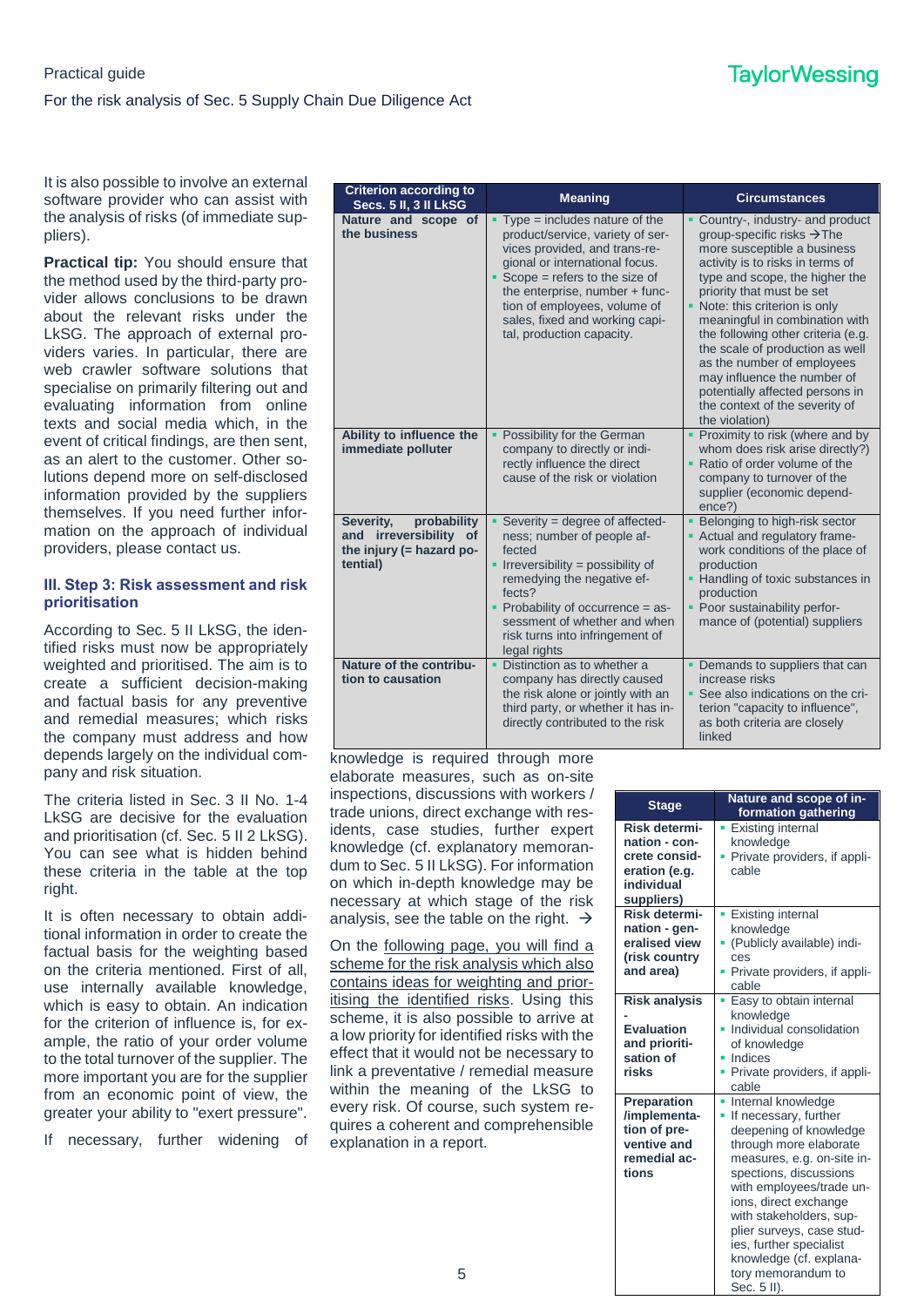#### **Risk analysis of direct suppliers**



**1. Get an overview of procurement processes and direct suppliers** usually many companies already have a good overview of their supply chains due to their SAP systems.

| Own.      | <b>Hazard potential</b>                                                                                                | Own causation                                                                                                                                                                                                                  | Causation | <b>Evaluation and</b> |
|-----------|------------------------------------------------------------------------------------------------------------------------|--------------------------------------------------------------------------------------------------------------------------------------------------------------------------------------------------------------------------------|-----------|-----------------------|
| influence |                                                                                                                        |                                                                                                                                                                                                                                | Supplier  | prioritisation        |
| $\ddot{}$ | $\ddot{}$                                                                                                              | $\ddot{}$                                                                                                                                                                                                                      | $\ddot{}$ |                       |
| ÷         | $\ddot{}$                                                                                                              | ÷                                                                                                                                                                                                                              |           | High                  |
| $\ddot{}$ | $\ddot{}$                                                                                                              |                                                                                                                                                                                                                                | $\ddot{}$ | <b>Priority</b>       |
| ÷         |                                                                                                                        | ÷                                                                                                                                                                                                                              | ÷         |                       |
|           | $\ddot{}$                                                                                                              | $\ddot{}$                                                                                                                                                                                                                      | $\ddot{}$ |                       |
| $\ddot{}$ | ÷                                                                                                                      |                                                                                                                                                                                                                                |           |                       |
|           | $\ddot{}$                                                                                                              | ÷                                                                                                                                                                                                                              |           |                       |
|           |                                                                                                                        |                                                                                                                                                                                                                                | ÷         | <b>Medium</b>         |
| ÷         |                                                                                                                        |                                                                                                                                                                                                                                | ÷         | <b>Priority</b>       |
| ÷         |                                                                                                                        | $\ddot{}$                                                                                                                                                                                                                      |           |                       |
|           |                                                                                                                        | $\ddot{}$                                                                                                                                                                                                                      | $\ddot{}$ |                       |
| ÷         | $\overline{a}$                                                                                                         |                                                                                                                                                                                                                                |           | Low                   |
|           | $\ddot{}$                                                                                                              |                                                                                                                                                                                                                                |           | <b>Priority</b>       |
|           |                                                                                                                        | ÷                                                                                                                                                                                                                              |           |                       |
|           |                                                                                                                        |                                                                                                                                                                                                                                | ÷         |                       |
|           |                                                                                                                        |                                                                                                                                                                                                                                |           |                       |
|           | deepening if further information is needed to take Measure.<br>depth if further information is needed to take Measure. | High priority: very likely that preventive and/or remedial Measure needs to be taken (broadly, if necessary);<br>Medium priority: likely to require preventive and/or remedial Measure (less extensive if necessary); more in- |           |                       |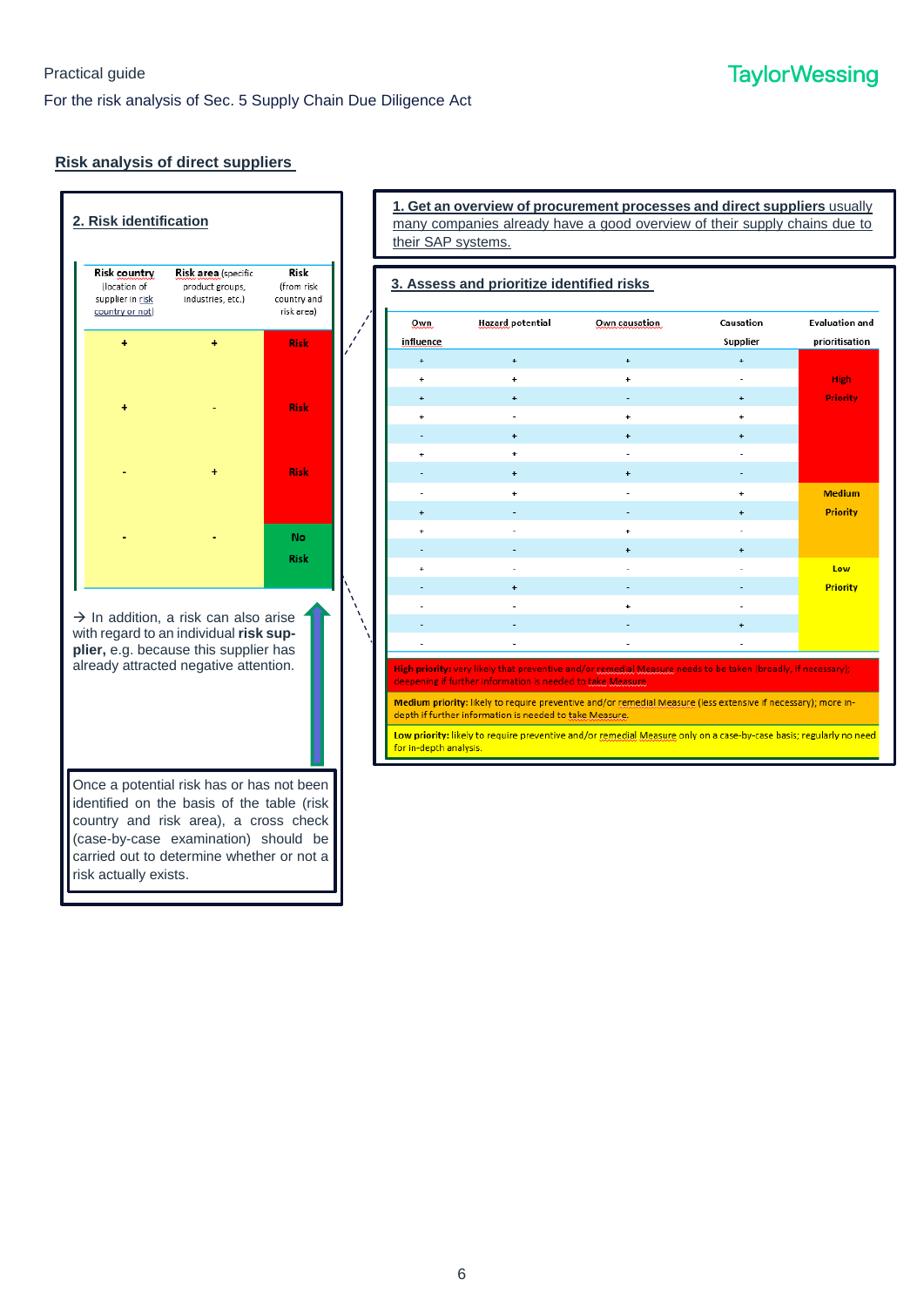#### D. RISK ANALYSIS FOR INDIRECT SUPPLIERS

In the case of substantial knowledge, a risk analysis must be carried out immediately and on an ad hoc basis, i.e. only with regard to the concrete possible infringement, also for indirect suppliers; cf. Sec. 9 III No. 1 LkSG.

The difference to direct suppliers is that there is no contractual relationship between the company and the indirect supplier, see Sec. 2 VIII LkSG.

Substantial knowledge exists if the company has verifiable and serious factual indications that make a human rights or environmental violation in the indirect supplier's business area appear possible.

**Examples of sources of information:** Complaints procedure according to Sec. 8 LkSG; own or forwarded official as well as other external findings.

**Examples of actual indications:** Reports on the poor human rights situation in the production region; affiliation with a risk industry; previous incidents at the indirect supplier.

The wording in Sec. 9 III LkSG suggests that the company has no duty to investigate. However, it is unclear what is required for a company to gain substantial knowledge, for example, does an NGO report that indicates a risk and that is provided to the company suffice? This is supported by the explanatory memorandum to Sec. 9 III LkSG, which also mentions the forwarding of findings by the authority as an exemplary source of information.

The risks known in the context of indirect suppliers must then be weighted and prioritised again (see above), so that preventive and remedial measures can be taken if necessary.

#### E. RISK ANALYSIS IN OWN BUSINESS AREA

**Definition:** According to Sec. 2 VI LkSG, "*own business area*" covers every activity of the company to achieve the company's objective, i.e. every activity for the production and exploitation of products and for the provision of services, irrespective of

whether it is carried out at a location in Germany or abroad. As for affiliated companies, the parent company's own business area is deemed to include a company belonging to the group if the parent company exercises a determining influence on the company belonging to the group.

#### The following **special features / differences to the risk analysis with regard to suppliers** should be noted:

- In the context of risk identification, a distinction should be made between the company's own **locations** in Germany or abroad. For the latter, the same splitting **into risk countries is applicable** (see above). By reason, this is not applicable to domestic locations.
- In the case of **risk areas**, it is necessary to consider where important groups of people can be affected by the company's business activities and how, e.g. in the form of a **risk mapping** according to business areas or products.
- The human rights and environmental risks in Sec. 2 II and III LkSG must also be reviewed as part of the risk analysis in one's own business area. Doing so, it quickly becomes apparent that certain risks regularly occur less frequently in one's own business area than others.

Child labour, forced labour, slavery, lack of freedom of association, for example, are unlikely to occur in practice, at most if the company has its own site in a high-risk country.

Other risks are more likely to exist in the company's own business area, for example:

- **Sec. 2 II No. 5 LkSG** (*disregard of occupational health and safety obligations according to the law of the place of employment*)  $\rightarrow$  The website of the International Labour Organization provides a good initial overview of which occupational health and safety regulations apply in which countries: [https://www.ilo.org/safework/coun](https://www.ilo.org/safework/countries/lang--en/index.htm)[tries/lang--en/index.htm.](https://www.ilo.org/safework/countries/lang--en/index.htm)
- **Sec. 2 II No. 7 LkSG** (*unequal treatment in employment,* e.g. on the basis of national and ethnic

origin, social origin, health status, disability, sexual orientation, age, gender, political opinion, religion or belief, payment of unequal remuneration (especially between men and women) for work of equal value. Since a company has no data at all on most of these criteria, systematic unequal treatment is likely to be ruled out on a regular basis, and, at most, there will be individual incidents which then have to be dealt with appropriately. However, a somewhat more complex analysis could arise with regard to the topic of "gender-equal distribution of positions in the company" and "gender pay gap", as it is questionable whether a company can simply claim that no differences exist or whether a corresponding data basis must first be created to this end. In the case of salaries, it may be possible to draw on previous reviews of pay structures in the context of the German Transparency in Wage Structures Act (*Entgelttransparenzgesetz*).

 **Sec. 2 II No. 8** (*withholding of a reasonable wage; at least the minimum wage determined by the applicable law, otherwise measured according to the regulations of the place of employment*).  $\rightarrow$  The WSI Minimum Wage Database International lists the minimum wage in selected countries [https://www.wsi.de/de/wsi](https://www.wsi.de/de/wsi-mindestlohndatenbank-international-15339.htm)[mindestlohndatenbank-interna](https://www.wsi.de/de/wsi-mindestlohndatenbank-international-15339.htm)[tional-15339.htm.](https://www.wsi.de/de/wsi-mindestlohndatenbank-international-15339.htm)

 $\rightarrow$  On living-income.com there is a spreadsheet overview which gives reference values for a reasonable wage in different countries [https://www.living-income.com/liv](https://www.living-income.com/living-income-benchmarks)[ing-income-benchmarks.](https://www.living-income.com/living-income-benchmarks)

An independent calculation of an appropriate wage by a company can be very complex and usually requires the involvement of external expertise.

 **Sec. 2 II No. 9 LkSG** (*harmful soil changes, water pollution, air pollution, harmful noise emissions or excessive water consumption, which lead to health damage specified in the Act*) and **Sec. 2 II No. 10 LkSG**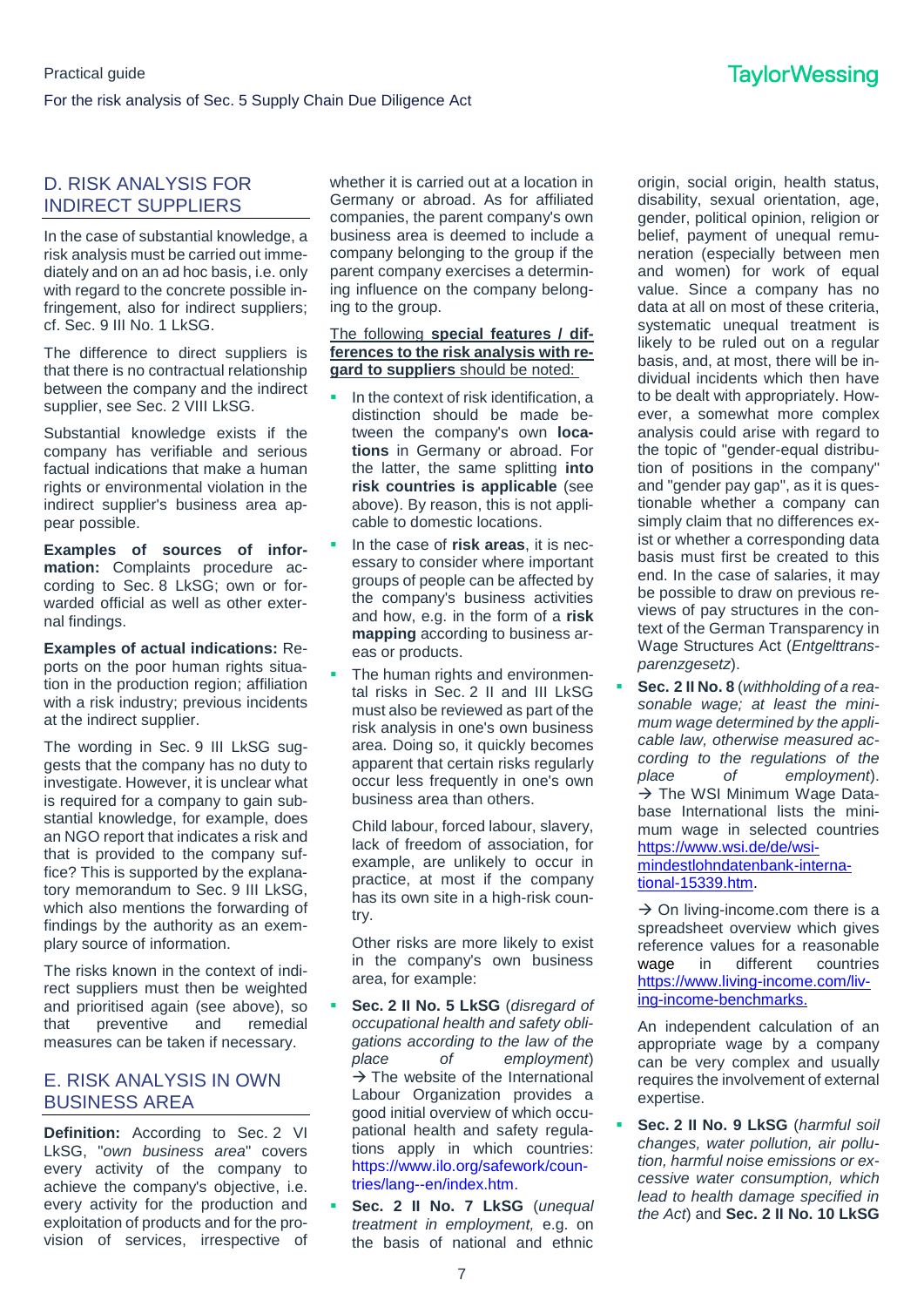(*unlawful eviction, unlawful deprivation of land, forests and waters, the use of which secures a person's livelihood, in the case of acquisition, construction or other use*)  $\rightarrow$  The LkSG does not define the terms of harmful environmental effects from Sec. 2 II No. 9 LkSG. In Germany, it is likely that environmental regulations such as the Federal Emission Control Act can be used as a guideline, in other countries the corresponding local regulations - if they exist. It is still unclear whether German legal principles should be applied in the absence of local environmental regulations or if the level of protection is completely inadequate to prevent damage to health. In the case of major projects (abroad), it is in any case advisable to carry out an environmental impact assessment. Also in the context of Sec. 2 II No. 10 LkSG, the exact standard - national law or international standards - for assessing the unlawfulness of eviction or deprivation is unclear. Therefore, here too, at least in the case of major projects abroad, a precise assessment of the project's impact in this respect must be carried out involving external expertise and the local population in stakeholder consultations.

**Practical tip:** For environment-related risks in one's own business area within the meaning of Sec. 2 III LkSG, the official websites of the three relevant conventions mentioned above (Minimata, POPs, Basel) offer helpful explanations.

Not all of these risks are typically on a company's radar. Whether authorities intend to read (detailed) explanations on all these risks in the annual report is not yet foreseeable. In any case, it cannot be ruled out that the risks in one's own business area will also play a significant role in the context of the review of a company's compliance with the LkSG.

It is also particularly essential to identify and bundle internal company knowledge - for example by appointing a human rights officer -

and to communicate the information that accumulates in all relevant internal company business processes (executive board, compliance department, purchasing department, etc.) to the persons responsible.

**Attention:** The complaints procedure required under Sec. 8 I LkSG can also be a valuable source of information.

- In addition, a concrete risk assessment should be carried out directly in the company's own business area, i.e. it should be determined whether such a risk actually exists or not. The point in time of the detailed determination of facts and gaining of knowledge thus takes place at an earlier stage than the risk analysis at suppliers. The reason for this is that the risk analysis serves as the basis for determining effective preventive and remedial measures and that stricter requirements apply to the company's own business area than to those for direct or indirect suppliers. For example, in a company's own domestic business area, the remedial action must lead to a cessation of the violation. Here, as an exception, a duty to succeed (not only to make an effort) is stipulated. In the company's own business area, the company is at such proximity to the risk that the company is expected to bring any imminent or already occurred infringement to an end without delay.
- Prioritisation of the identified risks is likely to be less relevant in the company's own sphere of business, as this only has to be carried out if the company cannot address all risks at the same time (cf. legal justification for Sec. 5 II LkSG). In the company's own business area, it is generally easier to address all risks than outside the company's own sphere of business.

When prioritising the identified risks, the criteria "ability to influence" and "type of causation contribution" (here: own causation) are usually not meaningful, as the company's own business area inevitably has a high level of influence and the risk is usually caused directly by the company alone or jointly with another entity.

#### F. COMMUNICATION OF RE-SULTS, FREQUENCY, PRE-VENTION AND REMEDIES

The results of the risk analysis must be communicated to the relevant decision-makers in the company (e.g. management board, purchasing department, etc.) (Sec. 5 III LkSG). In view of the dynamics of the human rights situation, the risk analysis is not a onetime process, but must be repeated at least once a year and additionally on an ad hoc basis. However, the obligation to conduct an ad hoc review only applies in the event of significant changes in the company (e.g. new business areas, new products, new projects).

The risk analysis serves as a basis for taking preventive and remedial measures. Preventive measures (Sec. 6 LkSG) are intended to avert future human rights and environmental risks; take place primarily in the company's purchasing, compliance and sustainability departments; and consist, in particular, of processes and documents including, for example, the following: *declaration of principles, code of conduct, supplier code of conduct, supplier selection process and approval process in which human rights aspects are taken into account and evaluated, sustainable procurement guideline, KYC process with questions on human rights, sustainable contract design, employee and supplier training, supplier audits.* Remedial measures (Sec. 7 LkSG) serve to cease, prevent or minimise human rights or environmental violations that have already occurred or are imminent and primarily include the *immediate termination of a violation and the development of a remedial plan with a supplier*.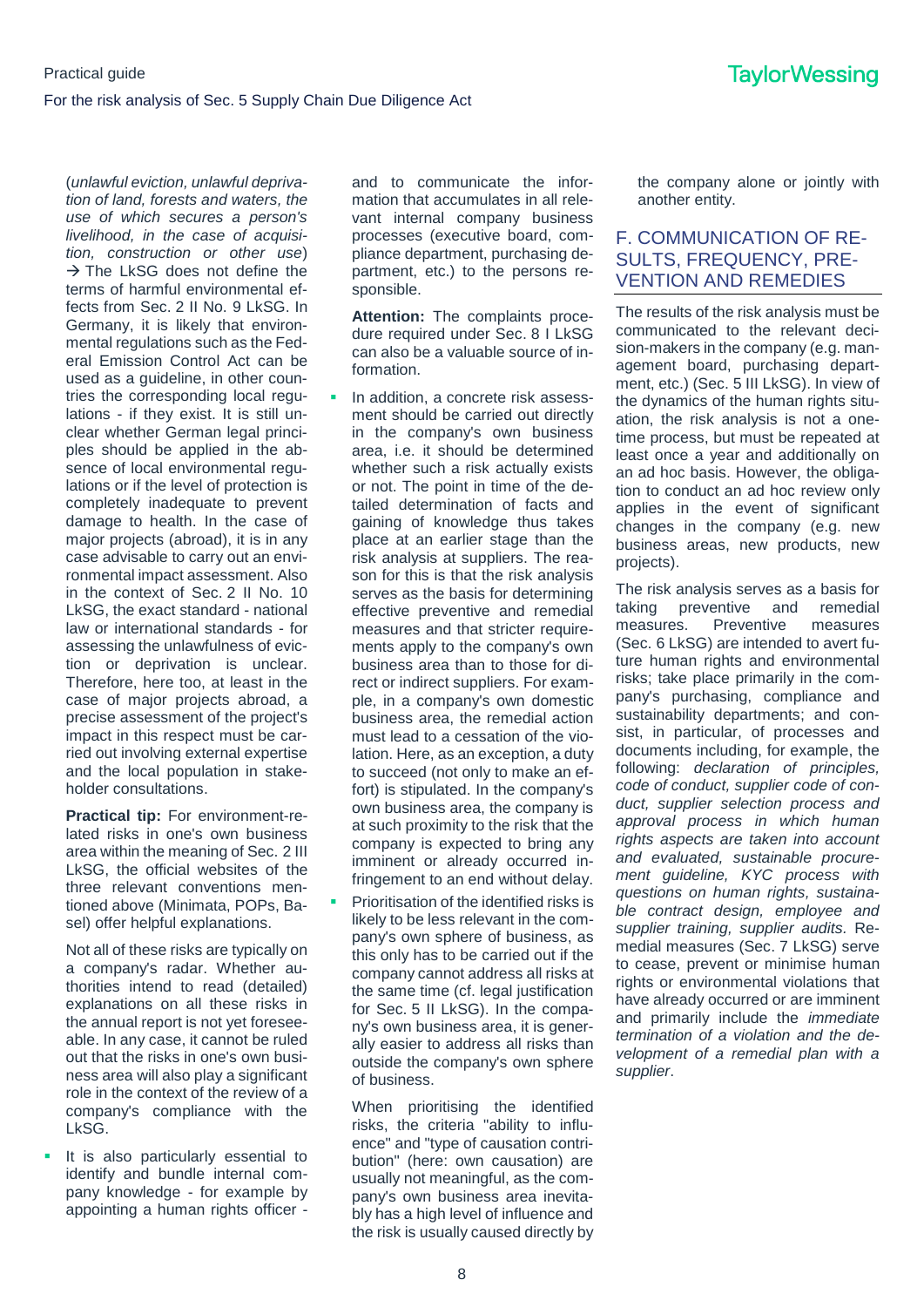

#### G. FINES

Anyone who intentionally or negligently fails to carry out a risk analysis within the meaning of Sec. 5 LkSG or Sec. 9 LkSG, or fails to do so correctly, completely or in good time, is acting in breach of regulations pursuant to Sec. 24 I No. 2, II sentence 1, No. 2, sentence 2 LkSG. As a consequence, fines of up to **EUR 5 million** may be imposed. It is not clear whether, in addition, fines of up to **2% of the annual group turnover** may be imposed pursuant to Sec. 24 III sentence 1 LkSG in

the event that the incorrect risk analysis and the resulting lack of knowledge lead to the failure to take remedial action within the meaning of Sec. 7 LkSG. In addition, there is the threat of exclusion from public tenders if the fine reaches the threshold of EUR 175,000 (for natural persons) and EUR 1.5 million (for legal entities).

### H. OUTLOOK

The more thought-out and logical the concept of a company's risk analysis appears and the more sources and indices - covering all risks – a company uses for the risk determination, the more likely the risk analysis is "appropriate" in the sense of Sec. 5 I 1 LkSG. The procedure for determining the risks then offers the authorities less potential for the accusation of a breach of the duty of care.

There is still enough time to develop analysis procedures and criteria. Nevertheless, this extensive and demanding task should be started early enough - gladly with our support.

#### **...FEEL FREE TO CONTACT US!**

Isartorplatz 8, 80331 Munich, Phone +49 (0) 89 21038 - 0 Fax +49 (0) 89 21038 - 300 Benrather Str. 15, 40213 Düsseldorf, Germany, Phone +49 (0) 211 8387- 0 Fax +49 (0) 211 8387 - 100 Thurn-und-Taxis-Platz 6, 60313 Frankfurt a.M., Phone +49 (0) 69 97130 - 0 Fax +49 (0) 69 97130 - 100